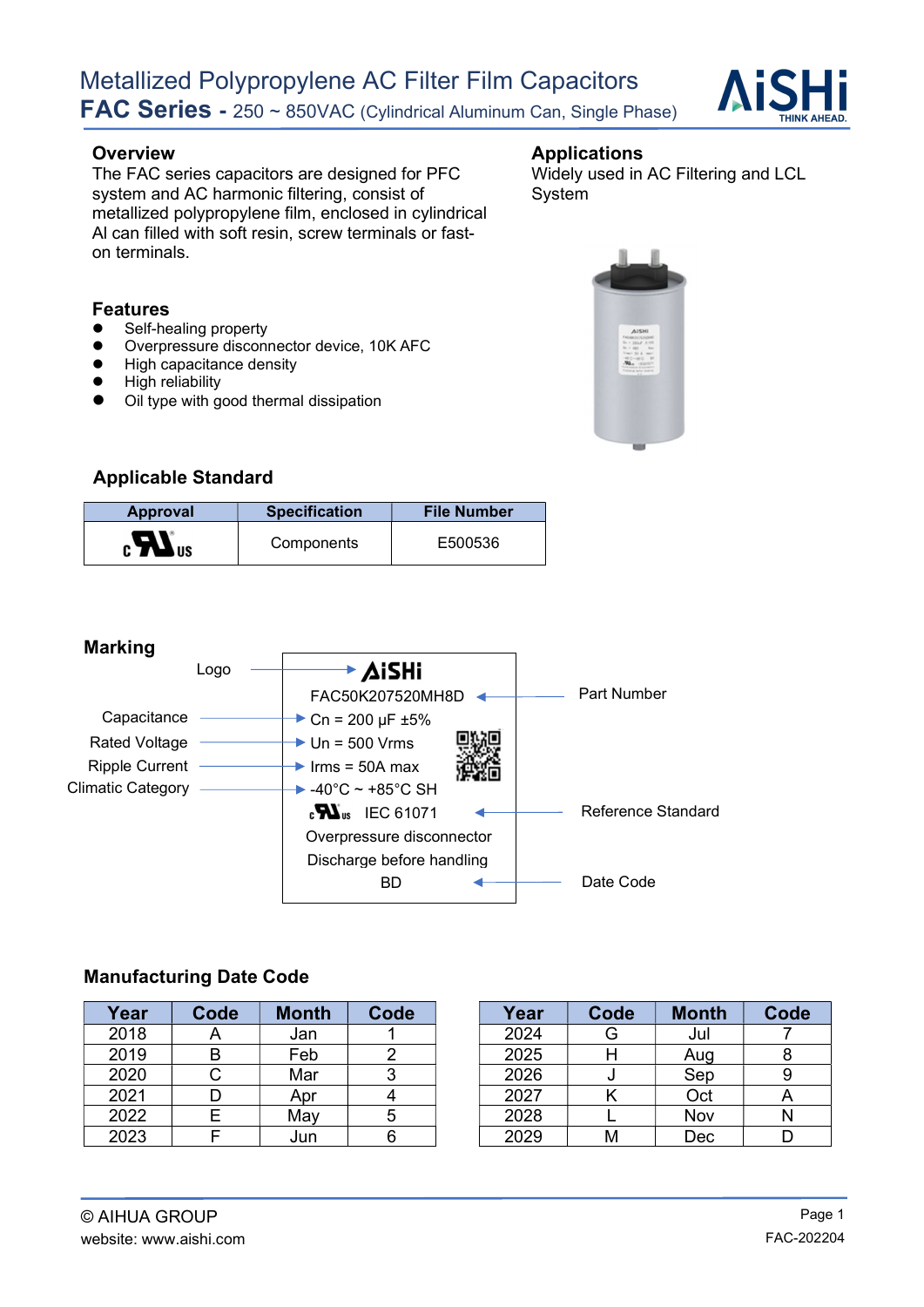

## Part Number System

|                   | <b>AC</b>                                                                | 50                                                                                                                 | Κ                                                                                                                                         | 207                                                                                          | 525                            | MH <sub>8</sub>                       | D                                            |
|-------------------|--------------------------------------------------------------------------|--------------------------------------------------------------------------------------------------------------------|-------------------------------------------------------------------------------------------------------------------------------------------|----------------------------------------------------------------------------------------------|--------------------------------|---------------------------------------|----------------------------------------------|
| Capacitor<br>Type | <b>Series</b>                                                            | Voltage<br>(VDC)                                                                                                   | Tolerance                                                                                                                                 | Capacitance<br>(pF)                                                                          | Size<br>Code                   | Terminal<br>Code                      | <b>Bottom</b><br>Stud<br>Code                |
| $F = Film$        | AC.<br>Filtering,<br>Al Can<br>Single<br>Phase,<br>Metallized<br>PP Film | $250 = 25$<br>$330 = 33$<br>$450 = 45$<br>$480 = 48$<br>$550 = 55$<br>$600 = 60$<br>660=66<br>690=69<br>$850 = 85$ | $J = \pm 5\%$<br>$K = \pm 10\%$<br>$H = \pm 3\%$<br>$A = -5\% \sim +10\%$<br>$B = 0 - 15%$<br>$C = -15\% \approx 0$<br>$D = 0 \sim +10\%$ | First two<br>$diqits =$<br>significant<br>figures.<br>Third digit $=$<br>Number of<br>zeros. | Refer to<br>Size Code<br>Table | Refer to<br>Terminal<br>Code<br>Table | Refer to<br><b>Bottom Stud</b><br>Code Table |

| Digit One<br>(Lead/Terminal Type) |   | Digit Two<br>Terminal Space) |   | Digit Three<br>(Terminal Size) |  | <b>Bottom Stud</b>    |   |
|-----------------------------------|---|------------------------------|---|--------------------------------|--|-----------------------|---|
| Male Terminals                    | М | 20 <sub>mm</sub>             |   | M5                             |  | Bottom M8*10          | C |
| <b>Female Terminals</b>           |   | 30 <sub>mm</sub>             | н | M6                             |  | Bottom M12*16         | D |
| Fast on                           | D | 32mm                         | Þ | M8                             |  | No Bottom Stud        | E |
| Fast on $+$ stud                  | Q | 50 <sub>mm</sub>             | R | M <sub>10</sub>                |  | Bottom M12*12 D style | B |
|                                   |   |                              |   | Fast On 2+2                    |  | Bottom M10*16         | E |
|                                   |   |                              |   | Fast On 4+4                    |  |                       |   |

#### Terminal Code **Bottom Stud Code Bottom Stud Code**

| <b>Digit Three</b><br>(Terminal Size) |    | <b>Bottom Stud</b>    |   |
|---------------------------------------|----|-----------------------|---|
| M5                                    | 5  | Bottom M8*10          |   |
| M <sub>6</sub>                        | 6  | Bottom M12*16         |   |
| M <sub>8</sub>                        | 8  | No Bottom Stud        | F |
| M <sub>10</sub>                       | н  | Bottom M12*12 D style |   |
| st On 2+2                             | E. | Bottom M10*16         |   |
| st On 4+4                             |    |                       |   |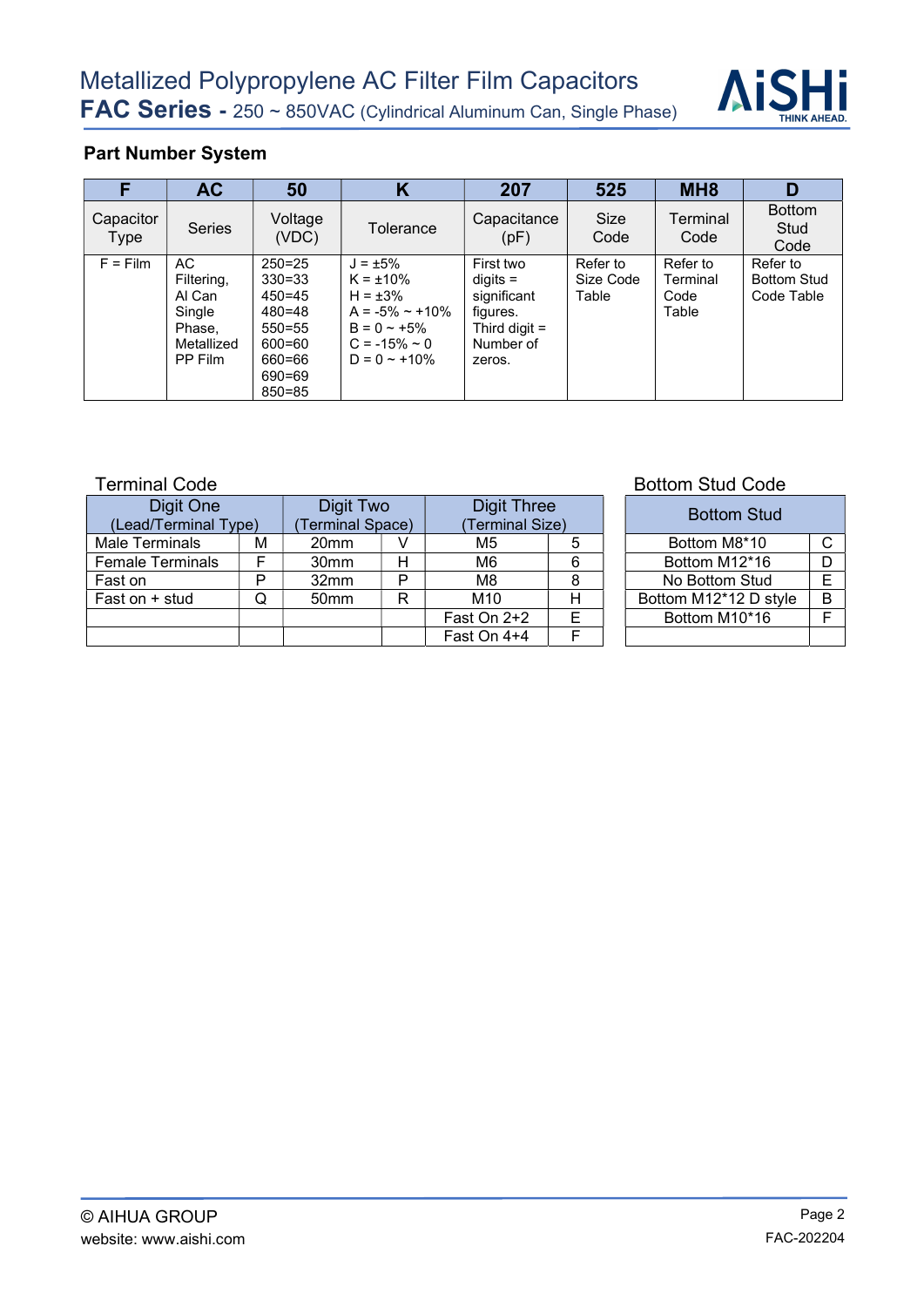

Diameter: 116mm







Diameter: 76mm, 86mm, 96mm, 106mm, 116mm, 136mm

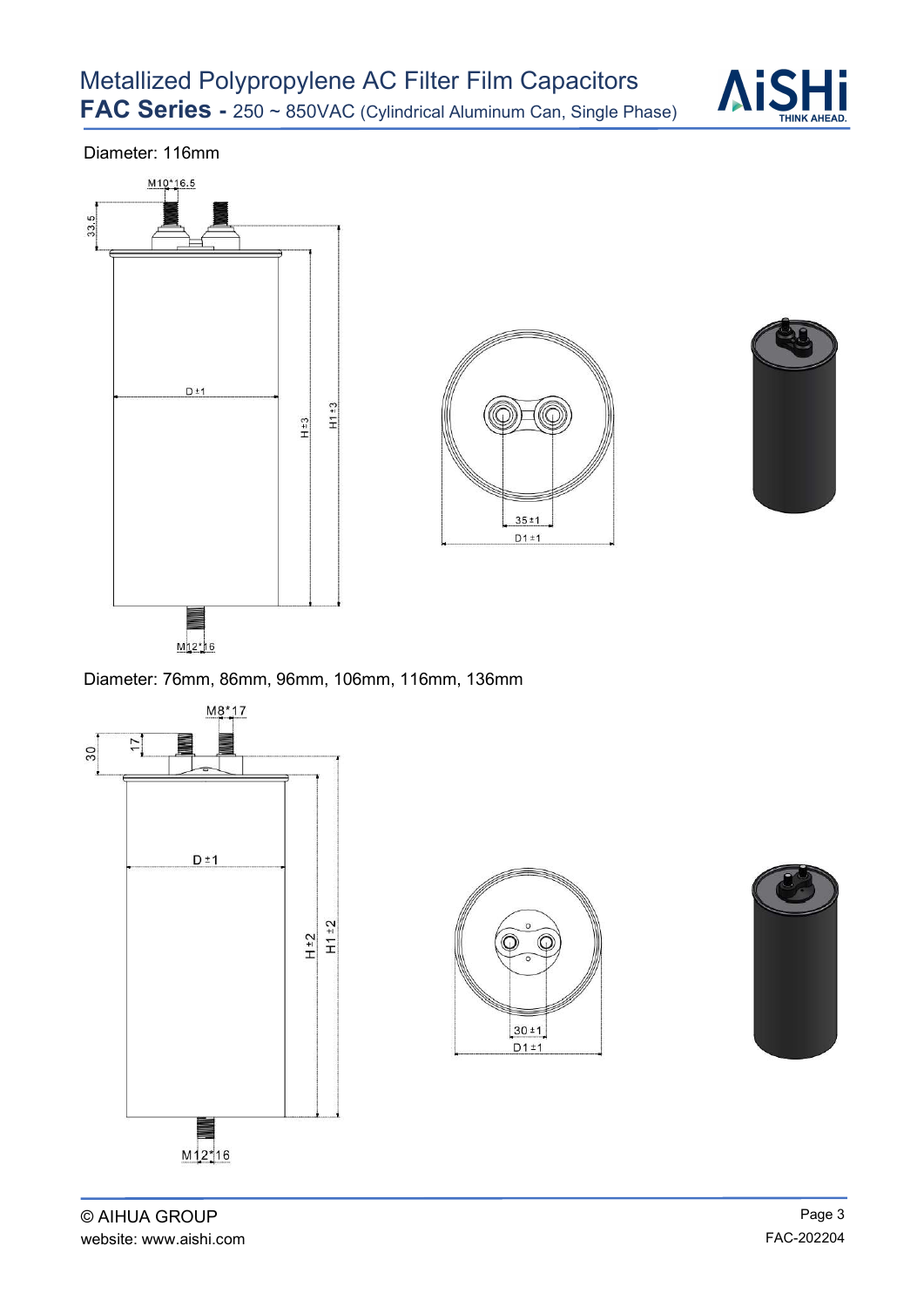

Diameter: 60mm, 63.5mm







Diameter: 40mm, 45mm, 50mm, 55mm, 60mm, 63.5mm





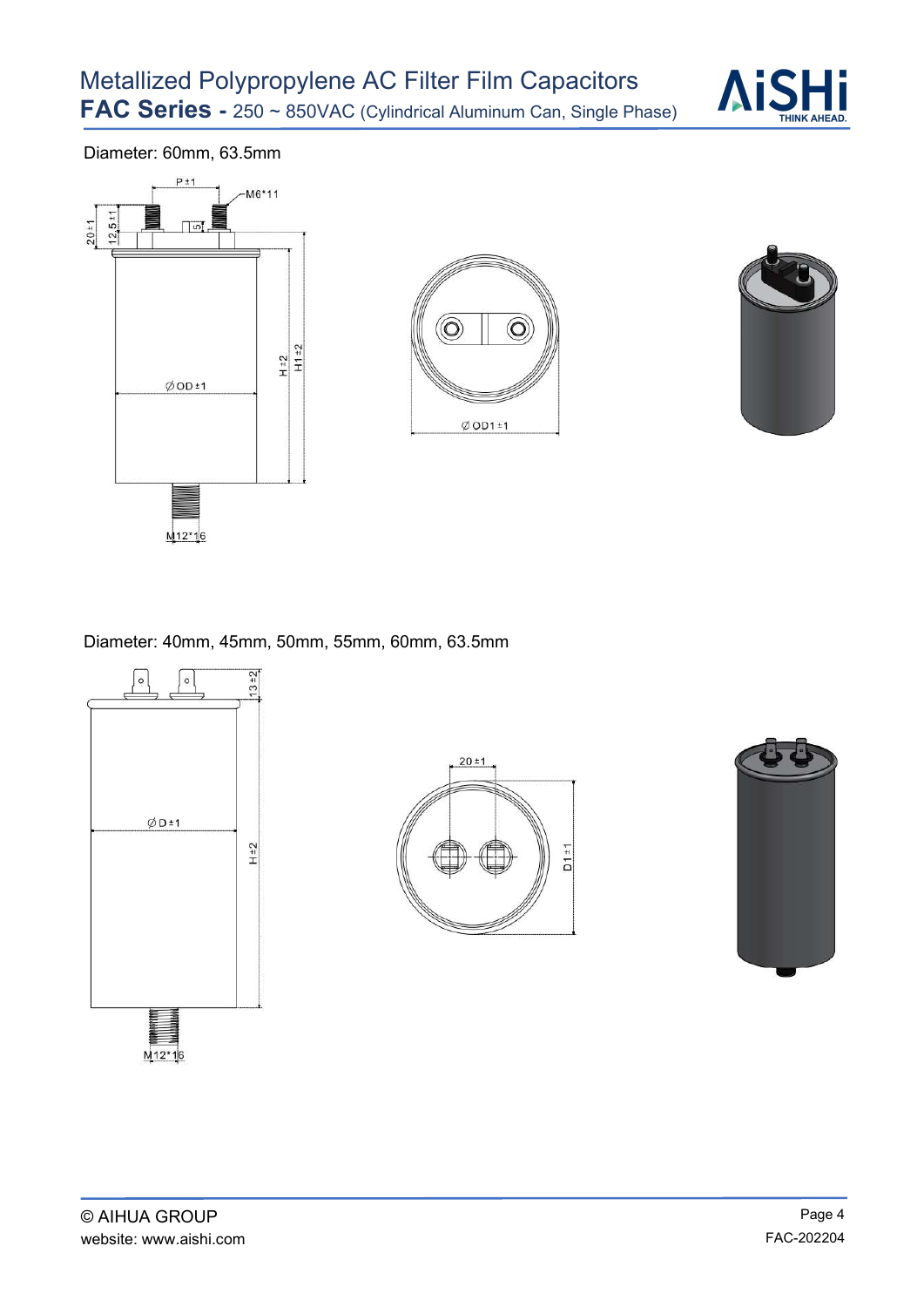

## Dimension (mm)

|                  | $D \pm 1$ mm |        |       | $D1 \pm 1$ mm |       | $H \pm 2mm$ | $P \pm 1$ mm |        |  |
|------------------|--------------|--------|-------|---------------|-------|-------------|--------------|--------|--|
| <b>Case Code</b> | mm           | inch   | mm    | inch          | mm    | inch        | mm           | inch   |  |
| <b>U10</b>       | 50.0         | (1.97) | 53.0  | (2.09)        | 100.0 | (3.94)      | 20.0         | (0.79) |  |
| U12              | 50.0         | (1.97) | 53.0  | (2.09)        | 125.0 | (4.92)      | 20.0         | (0.79) |  |
| <b>U75</b>       | 50.0         | (1.97) | 53.0  | (2.09)        | 75.0  | (2.95)      | 20.0         | (0.79) |  |
| V12              | 55.0         | (2.17) | 58.0  | (2.28)        | 125.0 | (4.92)      | 20.0         | (0.79) |  |
| W <sub>10</sub>  | 60.0         | (2.36) | 63.0  | (2.48)        | 100.0 | (3.94)      | 20.0         | (0.79) |  |
| W <sub>12</sub>  | 60.0         | (2.36) | 63.0  | (2.48)        | 125.0 | (4.92)      | 20.0         | (0.79) |  |
| 112              | 63.5         | (2.50) | 66.5  | (2.62)        | 125.0 | (4.92)      | 20.0         | (0.79) |  |
| 212              | 65.0         | (2.56) | 68.0  | (2.68)        | 125.0 | (4.92)      | 20.0         | (0.79) |  |
| 310              | 76.0         | (2.99) | 79.0  | (3.11)        | 100.0 | (3.94)      | 20.0         | (0.79) |  |
| 312              | 76.0         | (2.99) | 79.0  | (3.11)        | 125.0 | (4.92)      | 20.0         | (0.79) |  |
| 315              | 76.0         | (2.99) | 79.0  | (3.11)        | 150.0 | (5.91)      | 30.0         | (1.18) |  |
| 317              | 76.0         | (2.99) | 79.0  | (3.11)        | 170.0 | (6.69)      | 30.0         | (1.18) |  |
| 320              | 76.0         | (2.99) | 79.0  | (3.11)        | 200.0 | (7.87)      | 30.0         | (1.18) |  |
| 325              | 76.0         | (2.99) | 79.0  | (3.11)        | 250.0 | (9.84)      | 30.0         | (1.18) |  |
| 515              | 86.0         | (3.39) | 90.0  | (3.54)        | 150.0 | (5.91)      | 30.0         | (1.18) |  |
| 517              | 86.0         | (3.39) | 90.0  | (3.54)        | 170.0 | (6.69)      | 30.0         | (1.18) |  |
| 520              | 86.0         | (3.39) | 90.0  | (3.54)        | 200.0 | (7.87)      | 30.0         | (1.18) |  |
| 525              | 86.0         | (3.39) | 90.0  | (3.54)        | 250.0 | (9.84)      | 30.0         | (1.18) |  |
| 625              | 96.0         | (3.78) | 100.0 | (3.94)        | 250.0 | (9.84)      | 30.0         | (1.18) |  |
| 725              | 106.0        | (4.17) | 111.0 | (4.37)        | 250.0 | (9.84)      | 30.0         | (1.18) |  |
| 925              | 116.0        | (4.57) | 121.0 | (4.76)        | 250.0 | (9.84)      | 35.0         | (1.38) |  |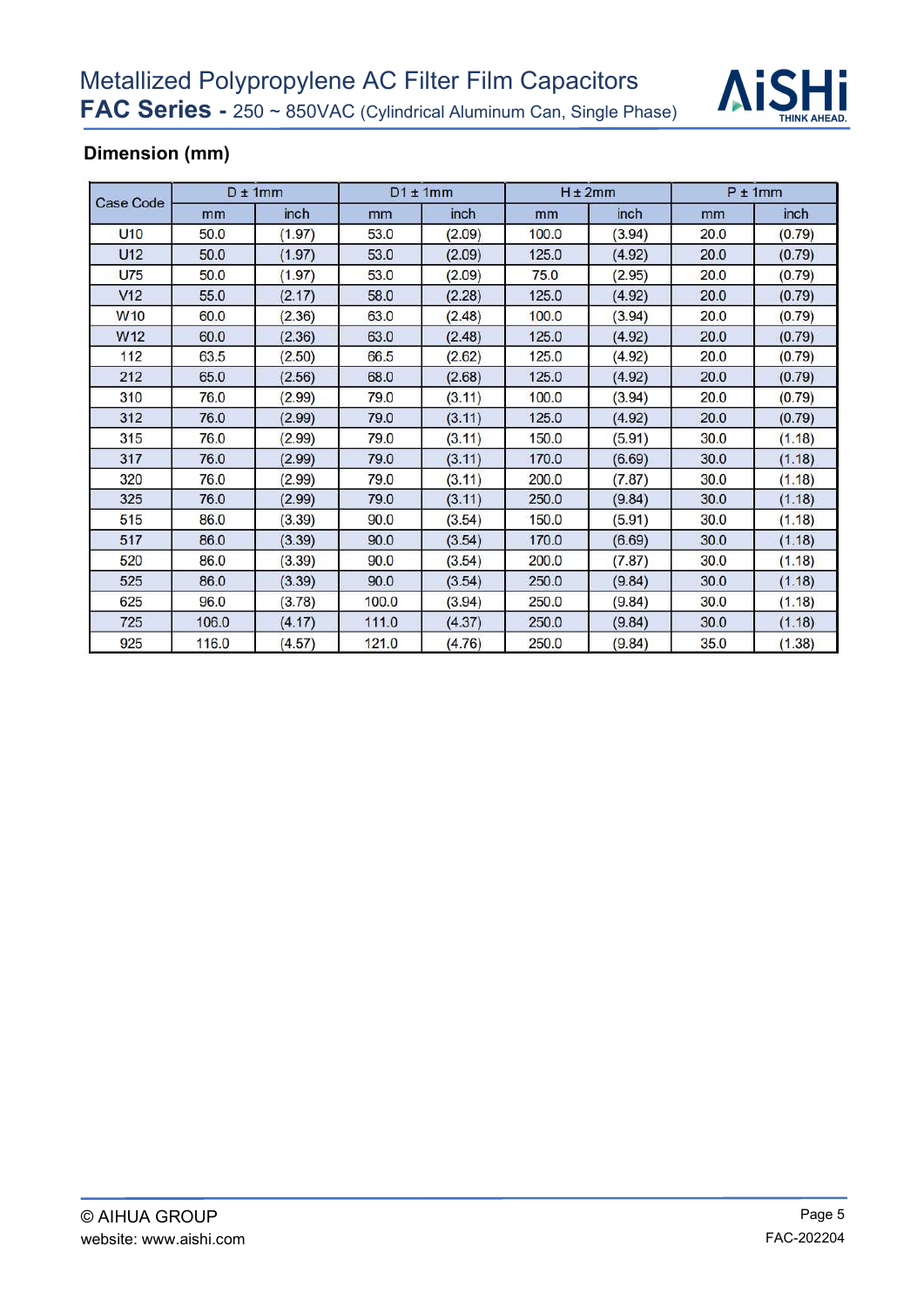

## Rating and Part Number

|            |              | <b>Rating and Part Number</b> |                        |                |                  |                               |                 |                    |                         |                       |              |                         |                                      |
|------------|--------------|-------------------------------|------------------------|----------------|------------------|-------------------------------|-----------------|--------------------|-------------------------|-----------------------|--------------|-------------------------|--------------------------------------|
| Vac        | Cap<br>Value | OD±1                          |                        |                | H <sub>±2</sub>  | Irms max<br>at $50^{\circ}$ C | Peak<br>Current | <b>ESR</b><br>1KHz | ESL                     | ⊺hermal<br><b>Res</b> | dv/dt        | Pkg<br>Qty              | <b>Part Number</b>                   |
|            | μF           | mm                            | inch                   | mm             | inch             | $\overline{A}$                | A               | $m\Omega$          | nH                      | $\degree$ C/W<br>7.8  | V/us         | pcs                     | FAC25K606U10QVEC                     |
| 250<br>250 | 60<br>80     | 50.0<br>50.0                  | (1.97)<br>(1.97)       | 100.0<br>100.0 | (3.94)<br>(3.94) | 16.0<br>16.0                  | 1002<br>1336    | 3.9<br>4.4         | 175<br>175              | 7.8                   | 16.7<br>16.7 | 15<br>15                | FAC25K806U10QVEC                     |
| 250        | 100          | 50.0                          | (1.97)                 | 125.0          | (4.92)           | 16.0                          | 1260            | 4.8                | 175                     | 6.3                   | 12.6         | 15                      | FAC25K107U12QVEC                     |
| 250        | 120          | 55.0                          | (2.17)                 | 125.0          | (4.92)           | 16.0                          | 1512            | 4.6                | 175                     | 6.0                   | 12.6         | 15                      | FAC25K127V12QVEC                     |
| 250        | 150          | 60.0                          | (2.36)                 | 125.0          | (4.92)           | 16.0                          | 1890            | 4.3                | 175                     | 5.3                   | 12.6         | 12                      | FAC25K157W12QVEC                     |
| 250<br>250 | 150<br>200   | 76.0<br>76.0                  | (2.99)<br>(2.99)       | 125.0<br>125.0 | (4.92)           | 22.0<br>30.0                  | 1620<br>2340    | 3.3<br>3.0         | 190<br>200              | 4.7<br>4.7            | 10.8<br>11.7 | 12<br>12                | FAC25K157312MH8D<br>FAC25K207312MH8D |
| 250        | 250          | 76.0                          | (2.99)                 | 150.0          | (4.92)<br>(5.91) | 30.0                          | 2150            | 3.4                | 190                     | 4.3                   | 8.6          | 12                      | FAC25K257315MH8D                     |
| 250        | 300          | 86.0                          | (3.39)                 | 150.0          | (5.91)           | 36.0                          | 2580            | 3.2                | 190                     | 4.3                   | 8.6          | 8                       | FAC25K307515MH8D                     |
| 250        | 350          | 76.0                          | (2.99)                 | 200.0          | (7.87)           | 35.0                          | 3640            | 3.1                | 200                     | 4.0                   | 10.4         | 12                      | FAC25K307320MH8D                     |
| 250        | 400          | 86.0                          | (3.39)                 | 200.0          | (7.87)           | 40.0                          | 4160            | 3.0                | 200                     | 4.0                   | 10.4         | 8                       | FAC25K407520MH8D                     |
| 250        | 500          | 86.0                          | (3.39)                 | 200.0          | (7.87)           | 50.0                          | 5400            | 3.3                | 220                     | 2.9                   | 10.8         | 8                       | FAC25K507520MH8D                     |
| 250        | 600          | 86.0                          | (3.39)                 | 250.0          | (9.84)           | 50.0                          | 4800            | 3.1                | 200                     | 2.5                   | 8.0          | 8<br>15                 | FAC25K607525MH8D<br>FAC33K506U10QVEC |
| 330<br>330 | 50<br>60     | 50.0<br>50.0                  | (1.97) 100.0<br>(1.97) | 125.0          | (3.94)<br>(4.92) | 16.0<br>16.0                  | 835<br>756      | 5.1<br>5.4         | $\overline{175}$<br>175 | 7.8<br>6.3            | 16.7<br>12.6 | 15                      | FAC33K606U12QVEC                     |
| 330        | 100          | 60.0                          | (2.36)                 | 125.0          | (4.92)           | 16.0                          | 1260            | 4.1                | 175                     | 5.3                   | 12.6         | 12                      | FAC33K107W12QVEC                     |
| 330        | 100          | 76.0                          | (2.99)                 | 125.0          | (4.92)           | 30.0                          | 1310            | 3.8                | 190                     | 5.2                   | 13.1         | 12                      | FAC33K107312MH8D                     |
| 330        | 120          | 63.5                          | (2.50)                 | 125.0          | (4.92)           | 16.0                          | 864             | 3.8                | 175                     | 5.5                   | 7.2          | 12                      | FAC33K127112QVEC                     |
| 330        | 150          | 76.0                          | (2.99)                 | 150.0          | (5.91)           | 40.0                          | 1350            | 3.0                | 190                     | 4.3                   | 9.0          | 12                      | FAC33K157315MH8D                     |
| 330        | 200          | 86.0                          | (3.39)                 | 150.0          | (5.91)           | 40.0                          | 2620            | 3.1                | 200                     | 4.0                   | 13.1         | 8                       | FAC33K207515MH8D                     |
| 330        | 250          | 76.0                          | (2.99)                 | 200.0          | (7.87)           | 40.0                          | 2150            | 3.9                | 190                     | 4.0                   | 8.6          | 12                      | FAC33K257320MH8D                     |
| 330<br>330 | 300<br>350   | 86.0<br>86.0                  | (3.39)<br>(3.39)       | 200.0<br>200.0 | (7.87)<br>(7.87) | 50.0<br>50.0                  | 3930<br>4585    | 3.6<br>3.4         | 200<br>200              | 2.9<br>2.9            | 13.1<br>13.1 | 8<br>8                  | FAC33K307520MH8D<br>FAC33K357520MH8D |
| 330        | 400          | 86.0                          | (3.39)                 | 250.0          | (9.84)           | 50.0                          | 3240            | 3.6                | 200                     | 2.5                   | 8.1          | 8                       | FAC33K407525MH8D                     |
| 450        | 20           | 50.0                          | (1.97)                 | 75.0           | (2.95)           | 16.0                          | 700             | 5.2                | 175                     | 10.5                  | 35.0         | 15                      | FAC45K206U75QVEC                     |
| 450        | 30           | 50.0                          | (1.97)                 | 100.0          | (3.94)           | 16.0                          | 699             | 6.9                | 175                     | 7.8                   | 23.3         | 15                      | FAC45K306U10QVEC                     |
| 450        | 40           | 50.0                          | (1.97)                 | 100.0          | (3.94)           | 16.0                          | 540             | 5.7                | 175                     | 7.8                   | 13.5         | 15                      | FAC45K406U10QVEC                     |
| 450        | 50           | 50.0                          | (1.97)                 | 125.0          | (4.92)           | 16.0                          | 540             | 5.0                | 175                     | 5.3                   | 10.8         | 15                      | FAC45K506U12QVEC                     |
| 450        | 50           | 76.0                          | (2.99)                 | 100.0          | (3.94)           | 20.0                          | 855             | 3.3                | 190                     | 5.3                   | 17.1         | 12                      | FAC45K506310MH8D                     |
| 450        | 70           | 60.0                          | (2.36)                 | 125.0          | (4.92)           | 16.0                          | 910             | 4.8                | 175                     | 5.5                   | 13.0         | 12                      | FAC45K706W12QVEC                     |
| 450<br>450 | 80<br>100    | 60.0<br>76.0                  | (2.36)<br>(2.99)       | 125.0<br>150.0 | (4.92)<br>(5.91) | 16.0<br>35.0                  | 904<br>1080     | 4.4<br>4.7         | 175<br>190              | 5.5<br>4.3            | 11.3<br>10.8 | 12<br>12                | FAC45K806W12QVEC<br>FAC45K107315MH8D |
| 450        | 150          | 86.0                          | (3.39)                 | 150.0          | (5.91)           | 40.0                          | 1965            | 3.9                | 200                     | 4.3                   | 13.1         | 8                       | FAC45K157515MH8D                     |
| 450        | 200          | 86.0                          | (3.39)                 | 200.0          | (7.87)           | 40.0                          | 2700            | 3.7                | 220                     | 2.9                   | 13.5         | 8                       | FAC45K207520MH8D                     |
| 450        | 250          | 86.0                          | (3.39)                 | 200.0          | (7.87)           | 50.0                          | 2025            | 3.8                | 200                     | 2.9                   | 8.1          | 8                       | FAC45K257520MH8D                     |
| 450        | 300          | 86.0                          | (3.39)                 | 250.0          | (9.84)           | 50.0                          | 2400            | 4.1                | 220                     | 2.5                   | 8.0          | 8                       | FAC45K307525MH8D                     |
| 480        | 20           | 50.0                          | (1.97)                 | 75.0           | (2.95)           | 16.0                          | 750             | 4.8                | 175                     | 10.5                  | 37.5         | 15                      | FAC48K206U75QVEC                     |
| 480        | 25           | 50.0                          | (1.97)                 | 100.0          | (3.94)           | 16.0                          | 750             | 4.2                | 175                     | 7.8                   | 30.0         | 15                      | FAC48K256U10QVEC                     |
| 480        | 30           | 50.0                          | (1.97)                 | 100.0          | (3.94)           | 16.0                          | 750             | 3.9                | 175                     | 7.8                   | 25.0         | 15                      | FAC48K306U10QVEC                     |
| 480        | 40<br>50     | 60.0                          | (2.36)                 | 100.0          | (3.94)           | 12.0                          | 852<br>850      | 5.2                | 175<br>175              | 7.3                   | 21.3<br>17.0 | $12 \overline{ }$       | FAC48K406W10QVEC<br>FAC48K506V12QVEC |
| 480<br>480 | 60           | 55.0<br>76.0                  | (2.17)<br>(2.99)       | 125.0<br>125.0 | (4.92)<br>(4.92) | 14.0<br>18.0                  | 1056            | 4.6<br>3.7         | 190                     | 6.0<br>4.7            | 17.6         | 15<br>$12 \overline{ }$ | FAC48K606312MH8D                     |
| 480        | 70           | 76.0                          | (2.99)                 | 125.0          | (4.92)           | 20.0                          | 1050            | 3.4                | 190                     | 4.7                   | 15.0         | 12                      | FAC48K706312MH8D                     |
| 480        | 80           | 76.0                          | (2.99)                 | 150.0          | (5.91)           | 30.0                          | 1224            | 4.2                | 190                     | 4.3                   | 15.3         | $12 \overline{ }$       | FAC48K806315MH8D                     |
| 480        | 100          | 76.0                          | (2.99)                 | 200.0          | (7.87)           | 50.0                          | 1710            | 4.1                | 190                     | 4.0                   | 17.1         | 12                      | FAC48K107320MH8D                     |
| 480        | 150          | 76.0                          | (2.99)                 | 200.0          | (7.87)           | 40.0                          | 2565            | 3.5                | 200                     | 4.0                   | 17.1         | 12                      | FAC48K157320MH8D                     |
| 480        | 200          | 76.0                          | (2.99)                 | 250.0          | (9.84)           | 40.0                          | 2620            | 4.6                | 200                     | 3.0                   | 13.1         | 12                      | FAC48K207325MH8D                     |
| 480        | 250          | 86.0                          | (3.39)                 | 250.0          | (9.84)           | 50.0                          | 2925            | 4.2                | 200                     | 2.5                   | 11.7         | 8                       | FAC48K257525MH8D                     |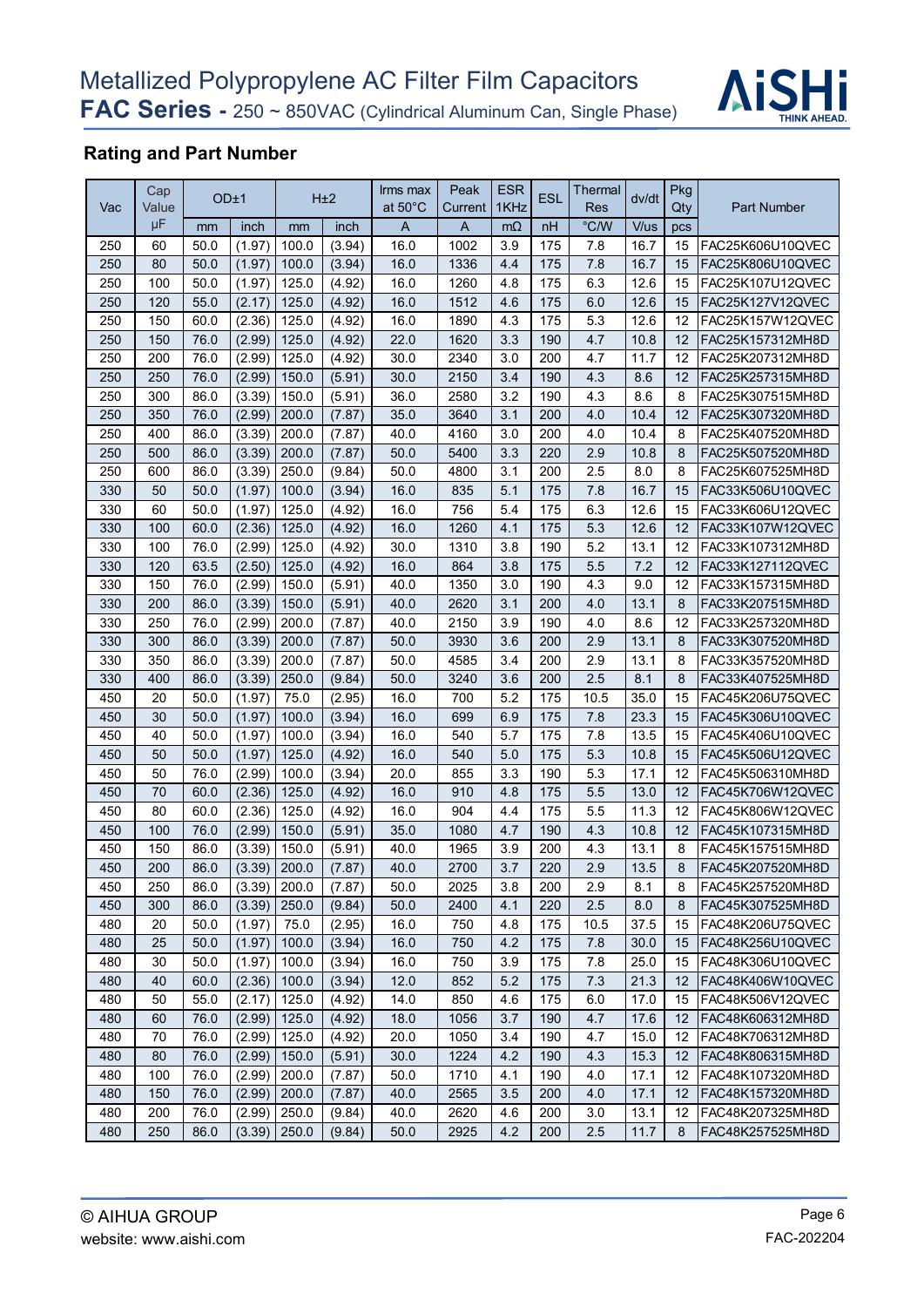

## Rating and Part Number

| Vac        | Cap<br>Value | OD±1          |        |       | H <sub>±2</sub>  | Irms max<br>at $50^{\circ}$ C | Peak<br>Current | <b>ESR</b><br>1KHz | <b>ESL</b> | Thermal<br>Res | dv/dt | Pkg<br>Qty | <b>Part Number</b> |
|------------|--------------|---------------|--------|-------|------------------|-------------------------------|-----------------|--------------------|------------|----------------|-------|------------|--------------------|
|            | μF           | mm            | inch   | mm    | inch             | A                             | $\overline{A}$  | $m\Omega$          | nH         | °C/W           | V/us  | pcs        |                    |
| 550        | 20           | 50.0          | (1.97) | 100.0 | (3.94)           | 16.0                          | 600             | 6.9                | 175        | 7.9            | 30.0  | 15         | FAC55K206U10QVEC   |
| 550        | 30           | 50.0          | (1.97) | 125.0 | (4.92)           | 16.0                          | 750             | 6.6                | 175        | 6.3            | 25.0  | 15         | FAC55K306U12QVEC   |
| 550        | 40           | 60.0          | (2.36) | 125.0 | (4.92)           | 16.0                          | 752             | 7.1                | 175        | 5.5            | 18.8  | 15         | FAC55K406W12QVEC   |
| 550        | 50           | 63.5          | (2.50) | 125.0 | (4.92)           | 16.0                          | 850             | 6.1                | 175        | 5.3            | 17.0  | 12         | FAC55K506112QVEC   |
| 550        | 70           | 76.0          | (2.99) | 150.0 | (5.91)           | 25.0                          | 903             | 4.6                | 175        | 4.2            | 12.9  | 12         | FAC55K706315MH8D   |
| 550        | 80           | 76.0          | (2.99) | 150.0 | (5.91)           | 25.0                          | 1800            | 4.3                | 190        | 4.3            | 22.5  | 12         | FAC55K806315MH8D   |
| 550        | 100          | 86.0          | (3.39) | 150.0 | (5.91)           | 30.0                          | 2820            | 3.9                | 200        | 4.0            | 28.2  | 8          | FAC55K107515MH8D   |
| 550        | 125          | 86.0          | (3.39) | 200.0 | (7.87)           | 30.0                          | 2825            | 3.6                | 200        | 2.9            | 22.6  | 8          | FAC55K127520MH8D   |
| 550        | 150          | 86.0          | (3.39) | 200.0 | (7.87)           | 40.0                          | 3210            | 5.0                | 200        | 2.9            | 21.4  | 8          | FAC55K157520MH8D   |
| 550        | 200          | 86.0          | (3.39) | 250.0 | (9.84)           | 50.0                          | 3220            | 4.4                | 200        | 2.5            | 16.1  | 8          | FAC55K207525MH8D   |
| 550        | 250          | 96.0          | (3.78) | 250.0 | (9.84)           | 50.0                          | 3500            | 4.0                | 240        | 2.1            | 14.0  | 6          | FAC55K257625MH8D   |
| 550        | 300          | 106.0         | (4.17) | 250.0 | (9.84)           | 50.0                          | 3510            | 3.7                | 240        | 2.0            | 11.7  | 5          | FAC55K307725MH8D   |
| 600        | 10           | 50.0          | (1.97) | 75.0  | (2.95)           | 16.0                          | 350             | 6.4                | 160        | 10.5           | 35.0  | 15         | FAC60K106U75QVEC   |
| 600        | 20           | 50.0          | (1.97) | 125.0 | (4.92)           | 16.0                          | 500             | 11.1               | 160        | 6.3            | 25.0  | 15         | FAC60K206U12QVEC   |
| 600        | 25           | 50.0          | (1.97) | 125.0 | (4.92)           | 16.0                          | 600             | 6.1                | 175        | 6.3            | 24.0  | 15         | FAC60K256U12QVEC   |
| 600        | 30           | 60.0          | (2.36) | 125.0 | (4.92)           | 16.0                          | 600             | 5.4                | 175        | 5.3            | 20.0  | 12         | FAC60K306W12QVEC   |
| 600        | 35           | 60.0          | (2.36) | 125.0 | (4.92)           | 16.0                          | 700             | 7.3                | 175        | 5.3            | 20.0  | 12         | FAC60K356W12QVEC   |
| 600        | 40           | 63.5          | (2.50) | 125.0 | (4.92)           | 16.0                          | 700             | 6.6                | 175        | 5.3            | 17.5  | 12         | FAC60K406112QVEC   |
| 600        | 45           | 65.0          | (2.56) | 125.0 | (4.92)           | 16.0                          | 702             | 6.1                | 175        | 5.3            | 15.6  | 12         | FAC60K456212QVEC   |
| 600        | 50           | 76.0          | (2.99) | 150.0 | (5.91)           | 20.0                          | 850             | 5.7                | 175        | 4.3            | 17.0  | 12         | FAC60K506315MH8D   |
| 660        | 10           | 50.0          | (1.97) | 125.0 | (4.92)           | 16.0                          | 550             | 5.2                | 160        | 10.5           | 55.0  | 15         | FAC66K106U12QVEC   |
| 660        | 15           | 60.0          | (2.36) | 125.0 | (4.92)           | 16.0                          | 420             | 6.2                | 160        | 6.3            | 28.0  | 12         | FAC66K156W12QVEC   |
| 660        | 20           | 55.0          | (2.17) | 125.0 | (4.92)           | 16.0                          | 550             | 8.3                | 175        | 6.3            | 27.5  | 12         | FAC66K206V12QVEC   |
| 660        | 25           | 60.0          | (2.36) | 125.0 | (4.92)           | 16.0                          | 550             | 7.9                | 175        | 5.3            | 22.0  | 12         | FAC66K256W12QVEC   |
| 660        | 30           | 63.5          | (2.50) | 125.0 | (4.92)           | 16.0                          | 750             | 6.3                | 175        | 5.5            | 25.0  | 12         | FAC66K306112QVEC   |
| 660        | 40           | 76.0          | (2.99) | 150.0 | (5.91)           | 30.0                          | 900             | 5.2                | 175        | 4.6            | 22.5  | 12         | FAC66K406315MH8D   |
| 660        | 50           | 86.0          | (3.39) | 150.0 | (5.91)           | 40.0                          | 1000            | 4.7                | 175        | 4.0            | 20.0  | 8          | FAC66K506515MH8D   |
| 690        | 10           | 50.0          | (1.97) | 125.0 | (4.92)           | 16.0                          | 550             | 5.2                | 160        | 6.3            | 55.0  | 15         | FAC69K106U12QVEC   |
| 690        | 15           | 50.0          | (1.97) | 125.0 | (4.92)           | 16.0                          | 420             | 6.2                | 160        | 6.3            | 28.0  | 15         | FAC69K156U12QVEC   |
| 690        | 20           | 55.0          | (2.17) | 125.0 | (4.92)           | 16.0                          | 550             | 8.3                | 175        | 6.0            | 27.5  | 15         | FAC69K206V12QVEC   |
| 690        | 30           | 63.5          | (2.50) | 125.0 | (4.92)           | 16.0                          | 750             | 6.3                | 175        | 5.5            | 25.0  | 12         | FAC69K306112QVEC   |
| 690        | 40           | 76.0          | (2.99) | 150.0 | (5.91)           | 25.0                          | 1152            | 4.8                | 190        | 4.3            | 28.8  | 12         | FAC69K406315MH8D   |
| 690        | 50           | 86.0          | (3.39) | 150.0 | (5.91)           | 30.0                          | 1150            | 4.3                | 190        | 4.0            | 23.0  | 8          | FAC69K506515MH8D   |
| 690        | 70           | 76.0          | (2.99) | 250.0 | (9.84)           | 30.0                          | 1260            | 3.7                | 200        | 2.9            | 18.0  | 12         | FAC69K706325MH8D   |
| 690        | 85           | 86.0          | (3.39) | 250.0 | (9.84)           | 40.0                          | 1530            | 3.5                | 220        | 2.5            | 18.0  | 8          | FAC69K856525MH8D   |
| 690        | 100          | 86.0          | (3.39) | 250.0 | (9.84)           | 40.0                          | 1800            | 3.3                | 200        | 2.5            | 18.0  | 8          | FAC69K107525MH8D   |
| 690        | 125          | 106.0         | (4.17) | 250.0 | (9.84)           | 50.0                          | 1563            | 4.0                | 220        | 2.0            | 12.5  | 5          | FAC69K127725MH8D   |
| 690        | 150          | 106.0         | (4.17) | 250.0 | (9.84)           | 50.0                          | 1875            | 3.8                | 240        | 2.0            | 12.5  | 5          | FAC69K157725MH8D   |
|            |              |               | (4.57) | 250.0 |                  |                               |                 | 1.6                |            |                | 16.5  | 5          | FAC69K207925MXHD   |
| 690<br>850 | 200<br>10    | 116.0<br>76.0 | (2.99) | 100.0 | (9.84)<br>(3.94) | 60.0<br>22.0                  | 3300<br>600     | 2.7                | 190<br>100 | 2.0<br>8.8     | 60.0  | 12         |                    |
| 850        | 13           | 76.0          | (2.99) | 100.0 |                  | 26.0                          | 650             | 2.7                | 120        | 8.8            | 50.0  | 12         | FAC85K106310MH8D   |
|            |              |               |        |       | (3.94)           |                               |                 |                    |            |                |       |            | FAC85K136310MH8D   |
| 850        | 22           | 76.0          | (2.99) | 150.0 | (5.91)           | 25.0                          | 500             | 4.4                | 190        | 6.3            | 22.7  | 12         | FAC85K226315MH8D   |
| 850        | 33           | 76.0          | (2.99) | 170.0 | (6.69)           | 40.0                          | 1500            | 1.9                | 120        | 5.0            | 45.5  | 12         | FAC85K336317MH8D   |
| 850        | 44           | 86.0          | (3.39) | 170.0 | (6.69)           | 43.0                          | 1700            | 2.1                | 140        | 4.2            | 38.6  | 8          | FAC85K446517MH8D   |
| 850        | 68           | 86.0          | (3.39) | 250.0 | (9.84)           | 49.0                          | 1400            | 2.0                | 190        | 3.4            | 20.6  | 8          | FAC85K686525MH8D   |
| 850        | 80           | 86.0          | (3.39) | 250.0 | (9.84)           | 50.0                          | 1700            | 1.8                | 190        | 3.4            | 21.3  | 8          | FAC85K806525MH8D   |
| 850        | 100          | 96.0          | (3.78) | 250.0 | (9.84)           | 56.0                          | 2100            | 1.8                | 190        | 3.0            | 21.0  | 6          | FAC85K107625MH8D   |
| 850        | 150          | 116.0         | (4.57) | 250.0 | (9.84)           | 60.0                          | 2900            | 1.6                | 190        | 2.6            | 19.3  | 5          | FAC85K157925MXHD   |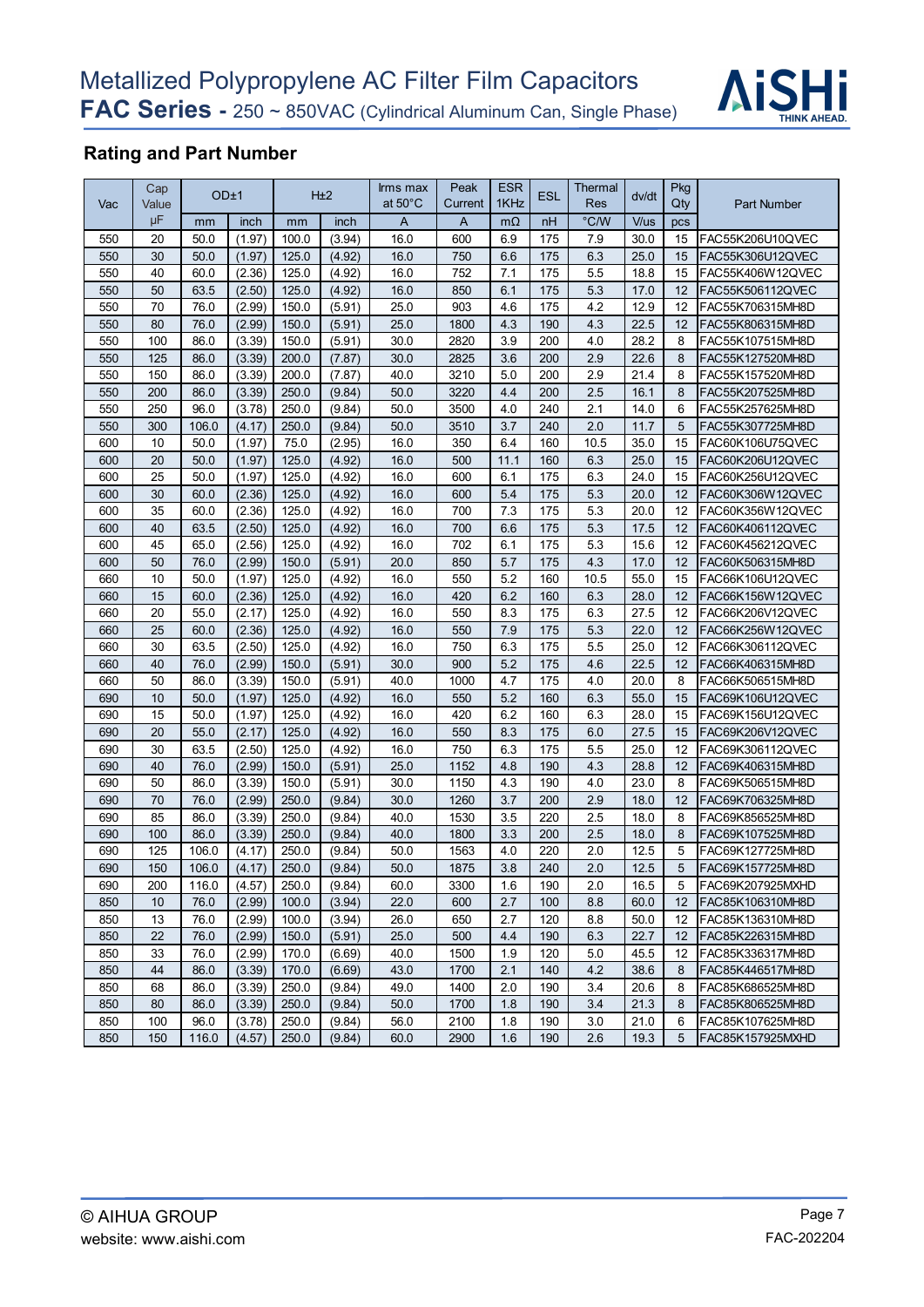

#### General Technical Data

| Applications                | <b>AC Filtering</b>                                                                                                                                                                                                         |  |  |  |  |  |  |  |
|-----------------------------|-----------------------------------------------------------------------------------------------------------------------------------------------------------------------------------------------------------------------------|--|--|--|--|--|--|--|
| <b>Dielectric</b>           | Polypropylene Metallized Film                                                                                                                                                                                               |  |  |  |  |  |  |  |
| Reference Standard          | <b>IEC 61071</b>                                                                                                                                                                                                            |  |  |  |  |  |  |  |
| <b>Climatic Category</b>    | 40/85/56 IEC 60068-1                                                                                                                                                                                                        |  |  |  |  |  |  |  |
| Operating Temperature Range | $-40^{\circ}$ C ~ +85 $^{\circ}$ C                                                                                                                                                                                          |  |  |  |  |  |  |  |
| Storage Temperature         | $-40^{\circ}$ C ~ +85 $^{\circ}$ C                                                                                                                                                                                          |  |  |  |  |  |  |  |
| <b>Storage Conditions</b>   | Storage time: ≤24 months from the date marked on the label package<br>Average relative humidity per year ≤70%<br>RH≤85% for 30 days randomly distributed throughout the year<br>Dew is absent<br>Temperature: -40°C ~ +85°C |  |  |  |  |  |  |  |
| Storage Life                | Product that passed less than 2 years from production, No need<br>reconfirmation                                                                                                                                            |  |  |  |  |  |  |  |
| <b>RoHS Compliance</b>      | Compliant with the restricted substance requirement of Directive<br>2011/65/EU                                                                                                                                              |  |  |  |  |  |  |  |
| Maximum Torque (Nm)         | $M6 = 4Nm$<br>$M8 = 6Nm$<br>$M12 = 15Nm$ (Bottom Stud)                                                                                                                                                                      |  |  |  |  |  |  |  |

# Electric Clearance and Creepage

| <b>Can Diameter</b> | Distance terminal to terminal |           | Distance terminal to case |           |  |
|---------------------|-------------------------------|-----------|---------------------------|-----------|--|
|                     | Creepage                      | Clearance | Creepage                  | Clearance |  |
| 50                  | 29                            | 13.7      | 20                        | 15        |  |
| 55                  | 29                            | 13.7      | 20                        | 15        |  |
| 60                  | 29                            | 13.7      | 20                        | 15        |  |
| 63.5                | 29                            | 13.7      | 20                        | 15        |  |
| 65                  | 29                            | 13.7      | 20                        | 15        |  |
| 76                  | 25                            | 20        | 35                        | 25        |  |
| 86                  | 25                            | 20        | 35                        | 25        |  |
| 96                  | 25                            | 20        | 35                        | 25        |  |
| 106                 | 25                            | 20        | 35                        | 25        |  |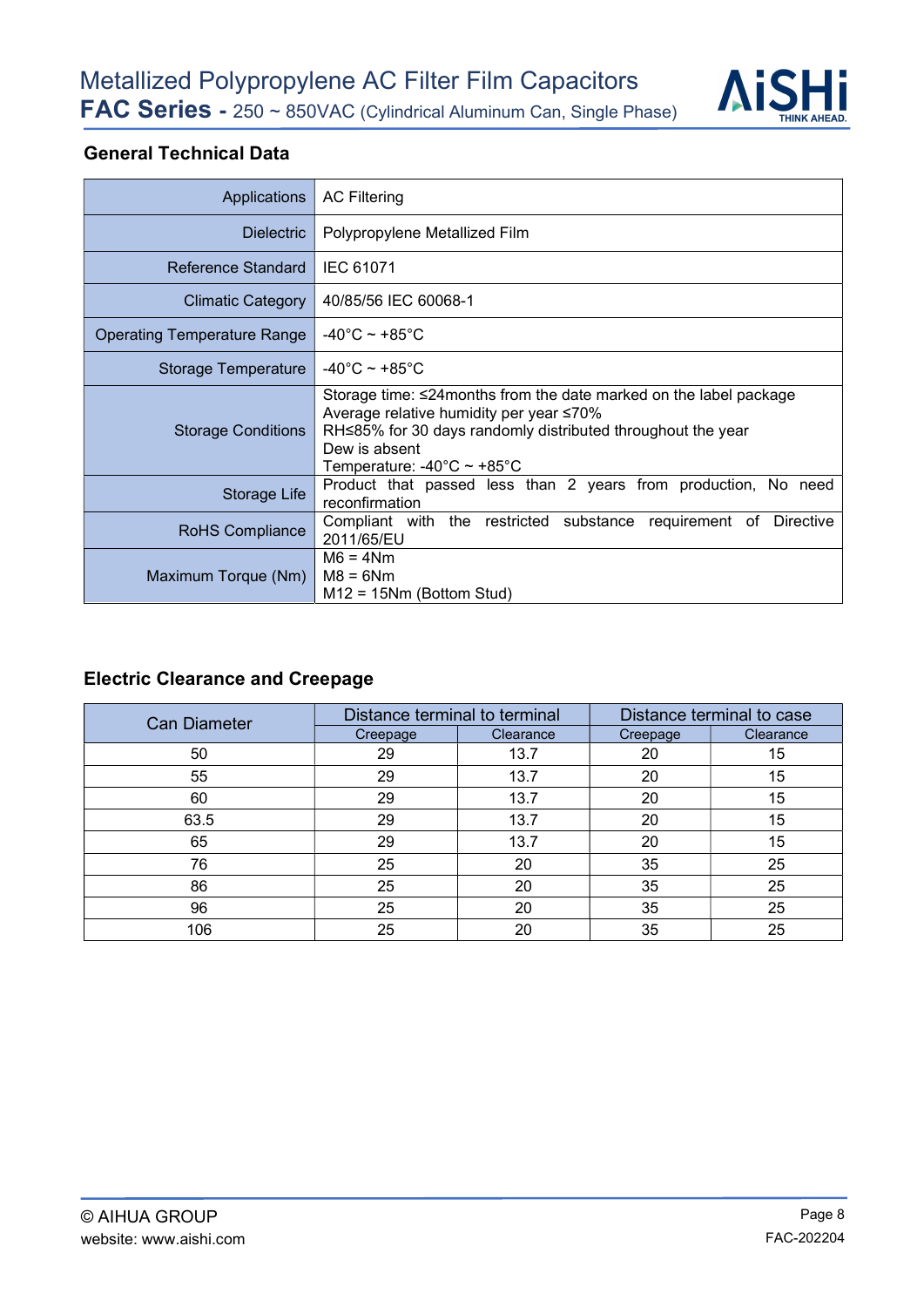

#### Construction

| Metallized Film $\vert$ OPP & Al/Zn |                                                          |
|-------------------------------------|----------------------------------------------------------|
| Metal Sprayed                       | Zn                                                       |
| <b>Connection Stripe</b>            | Tinned copper                                            |
| Aluminum Case                       | Al can with stud                                         |
| <b>Top Cover</b>                    | Al cover with Male Terminals or Steel cover with fast-on |
| <b>Filling</b>                      | Soft resin (Non-PCB)                                     |
| <b>Terminal</b>                     | Tinned brass or Tinned steel                             |

#### Electrical Characteristics

| <b>Voltage Range</b>                                             | $250$ Vac ~ 690Vac                                                                                                                                                                                                                                                                                                                               |  |
|------------------------------------------------------------------|--------------------------------------------------------------------------------------------------------------------------------------------------------------------------------------------------------------------------------------------------------------------------------------------------------------------------------------------------|--|
| Capacitance Range                                                | 10uF $\sim$ 600uF                                                                                                                                                                                                                                                                                                                                |  |
| Capacitance Tolerance                                            | $±5\%$ or $±10\%$ at $+25\degree$ C                                                                                                                                                                                                                                                                                                              |  |
| Capacitance                                                      | Measuring Frequency at 1kHZ<br>Measuring Voltage: 1±0.2V                                                                                                                                                                                                                                                                                         |  |
| <b>Standard Atmospheric</b><br><b>Conditions for Static Test</b> | <b>Ambient temperature</b><br>15 $\degree$ C to 35 $\degree$ C<br>(If there is any doubt on the results, the measurements shall be made<br>at $+20 + (-5^{\circ}C)$<br><b>Relative humidity</b><br>45% to 75%<br>(If there is any doubt on the results, the measurements shall be made<br>at 60% to 70 %.)<br>Air pressure<br>86 kPa to 106 kPa. |  |
| Visual examination, Marking<br>(Non-Destructive)                 | Appearance: no remarkable abnormality                                                                                                                                                                                                                                                                                                            |  |
| <b>Voltage Between Terminals</b><br>Uтт                          | 2.15 x RMS rated voltage for 10s                                                                                                                                                                                                                                                                                                                 |  |
| <b>Voltage Between Terminals</b><br>and Case $UTC$               | 4KVac 50Hz for 10s                                                                                                                                                                                                                                                                                                                               |  |
| <b>Dielectric Dissipation Factor</b><br>Tgδ $0$                  | $\leq$ 2×10 <sup>-4</sup>                                                                                                                                                                                                                                                                                                                        |  |
| Dissipation factor                                               | ≤0.0020 at 100Hz                                                                                                                                                                                                                                                                                                                                 |  |
| <b>Insulation Resistance</b>                                     | IR x C $\geq$ 5,000s at 100VDC 1 minute at +25°C                                                                                                                                                                                                                                                                                                 |  |
| Surge Current (Is)                                               | 200 * I rated                                                                                                                                                                                                                                                                                                                                    |  |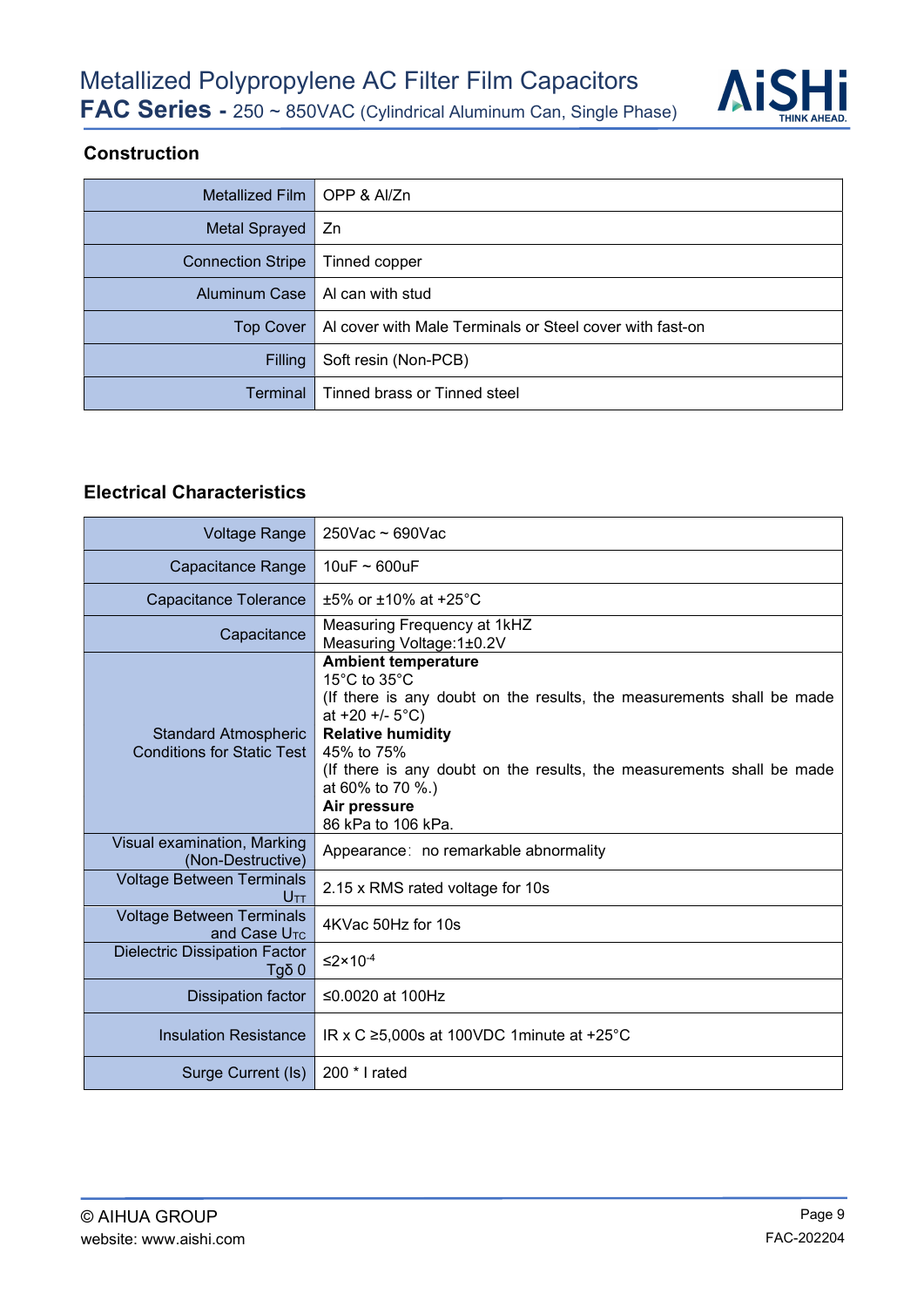

#### Electrical Characteristics

| $Hot-Spot \simeq 85^{\circ}C$ |                                                                  |  |
|-------------------------------|------------------------------------------------------------------|--|
|                               | Life Expectancy   $\geq$ 100,000 hours at rated voltage and 70°C |  |
| Failure Rate   ≤100FIT        |                                                                  |  |
| Max. Altitude                 | 4000m, when above 2000m current derating as per 1.35%/100m       |  |

#### Environmental Test

| <b>High Temperature Loading</b> | <b>Test Conditions:</b>                                                   |
|---------------------------------|---------------------------------------------------------------------------|
|                                 | Testing method per IEC 61071                                              |
|                                 | Test Temperature: +70 +/-2 °C.                                            |
|                                 | Apply 125% of rated voltage for 1,000 +24/-0 hours.                       |
|                                 | Duration: 500 hours                                                       |
|                                 | 1000 charges and discharges                                               |
|                                 | At 1.3 x I peak (maximum respective peak current in continuous operation) |
|                                 | Performance:                                                              |
|                                 | Capacitance Change Rate (△C/C): ≤±3%                                      |
|                                 | Insulation Resistance: ≥50% of initial limit                              |

#### Expected Life Curve